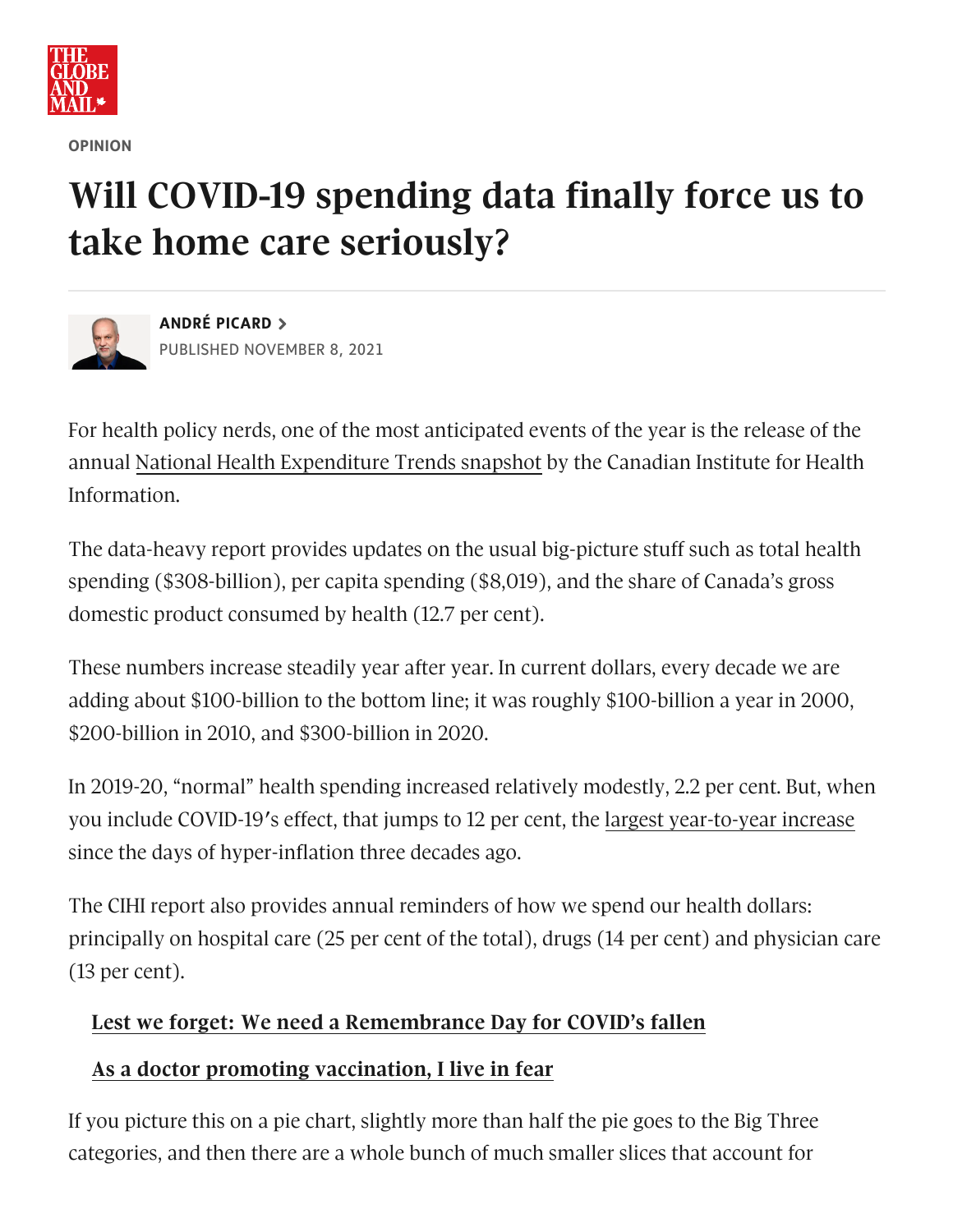everything else, including long-term care, dental care, administration and capital spending.

The report also chronically neglects important information such as how much of our health spending goes to labour (best guess about 60 per cent, making it, by far, the biggest expenditure).

Still, this year, there were two significant and noteworthy changes to what is usually a pretty static report.

COVID-19 has such a dramatic effect on the health system that it warranted its own spending category. According to CIHI, the pandemic health spending was 7 per cent of the total, or \$21.6-billion.

If anything, that's probably an underestimate. In the federal budget in April, 2021, we learned that federal pandemic spending to date was \$512.6-billion overall (and an estimated \$111.6-billion by the provinces), and that spending hasn't stopped.

The budget figure included \$60-billion for health and safety measures (such as vaccines, personal protective equipment), and bolstering beleaguered public-health units, but it was not all funnelled through the health system.

COVID-19 has not only had an economic effect, it has focused attention on the system's shortcomings and, let us hope, forced us to rethink priorities.

The most notable shift has been a long-overdue interest in the state of eldercare, driven largely by the carnage in [long-term](https://www.theglobeandmail.com/canada/article-seniors-care-shouldnt-be-a-horror-show-even-when-the-pandemic-is/) care homes.

Of the more than 29,150 [COVID-19](https://covid19tracker.ca/) deaths in Canada so far, more than 18,500 occurred in these [congregate](https://docs.google.com/spreadsheets/u/0/d/1M_RzojK0vwF9nAozI7aoyLpPU8EA1JEqO6rq0g1iebU/htmlview) settings.

This debacle has, among other things, sparked questions about our utter [neglect](https://www.theglobeandmail.com/opinion/article-in-the-stay-at-home-era-why-have-we-so-sorely-neglected-home-care/) of the home-care sector.

The new CIHI report sheds some light – or at least some financial light – on our investment in eldercare.

Canada-wide, we spend roughly \$34-billion on long-term care, or 11 per cent of our total health spending. (Technically, in the CIHI report, the category is "other institutions," not